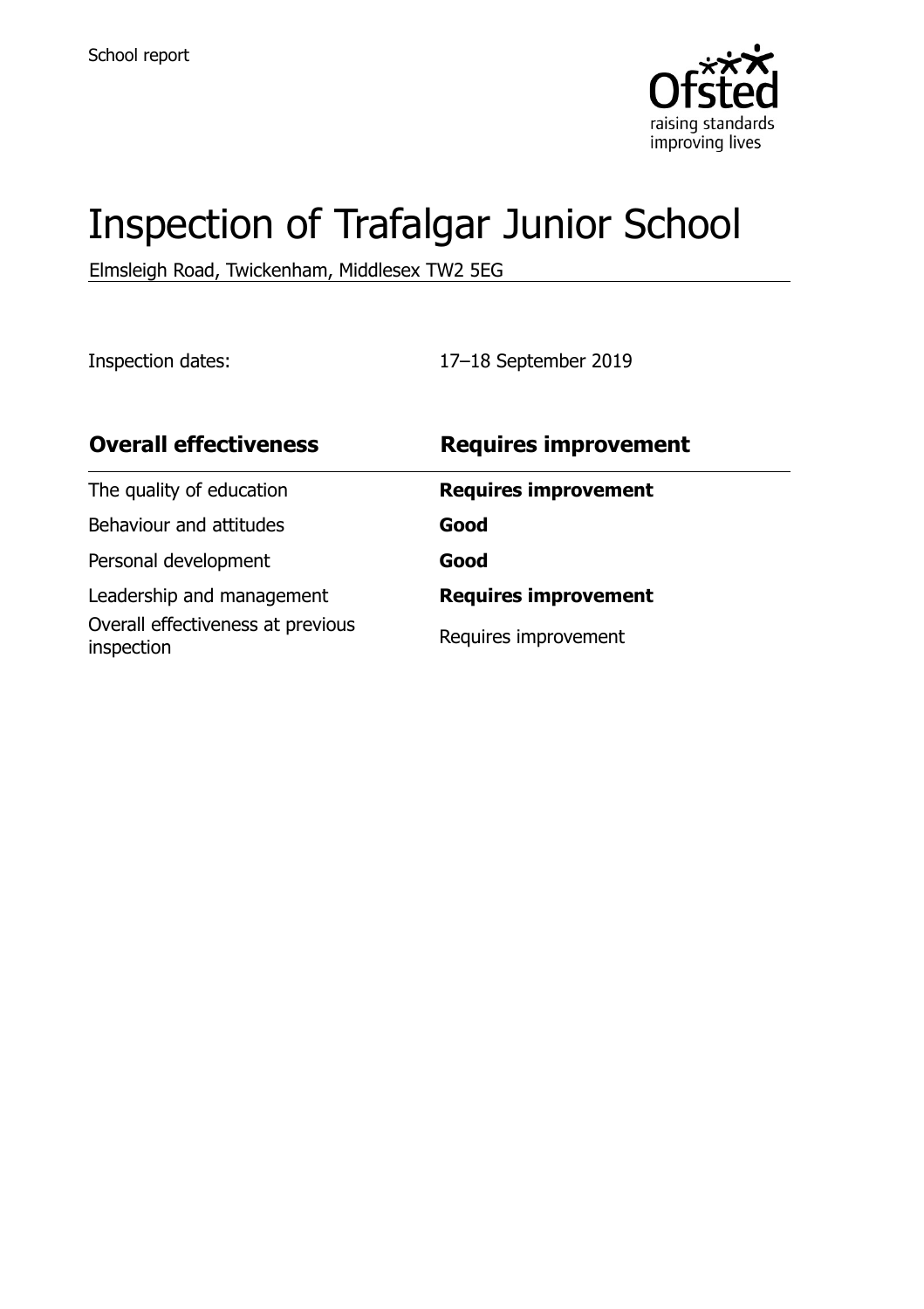

# **What is it like to attend this school?**

Pupils are happy at school and their behaviour is good. Pupils are courteous and helpful. They say that 'all pupils follow the golden rules', and everyone is clear about how to behave. They say that school is 'fun' and that they know that 'if there is trouble, the teacher sorts it out'. They are confident that any bullying is dealt with quickly. Teachers support pupils in developing healthy minds and bodies. For example, pupils share any anxieties that they may have in the 'thought boxes' provided.

Leaders and teachers are not making sure that planning is strong in every subject. Teachers are not consistently giving pupils the right work to help them learn well in reading, history and physical education.

Leaders know what they need to do to improve the school. The staff are dedicated. Leaders have started to develop planning in subjects such as mathematics and science.

Pupils enjoy taking responsibility, including as 'listening friends' or as members of the school council. They play and work together sensibly. Pupils say that they feel safe. They come to school regularly and attend a wide range of clubs that the school offers.

#### **What does the school do well and what does it need to do better?**

In subjects such as history and physical education, curriculum plans lack a clear structure and do not support teaching well. In these subjects, pupils do not necessarily learn new things in a sensible order. They are not consistently helped to remember what they were taught previously so that they can build on their learning. For example, pupils in physical education are unable to explain how new learning in dodgeball has built on what they learned before. In history, detail of what important knowledge should be taught in topics such as the Stone Age or Victorians is not identified.

Subject planning in science is much stronger. Leaders have made sure that pupils' knowledge and understanding grows year on year. Since the last inspection, leaders have improved mathematics. Pupils are learning more than in the past. However, the curriculum planning has not enabled the most able pupils to solve more challenging questions.

Pupils enjoy reading. Teachers help them to appreciate a variety of books. However, some pupils struggle to read fluently. This is particularly the case for pupils with special educational needs and/or disabilities (SEND). Not all of these pupils are able to read books accurately. This is because the books that they read do not match their understanding of the sounds they have learned.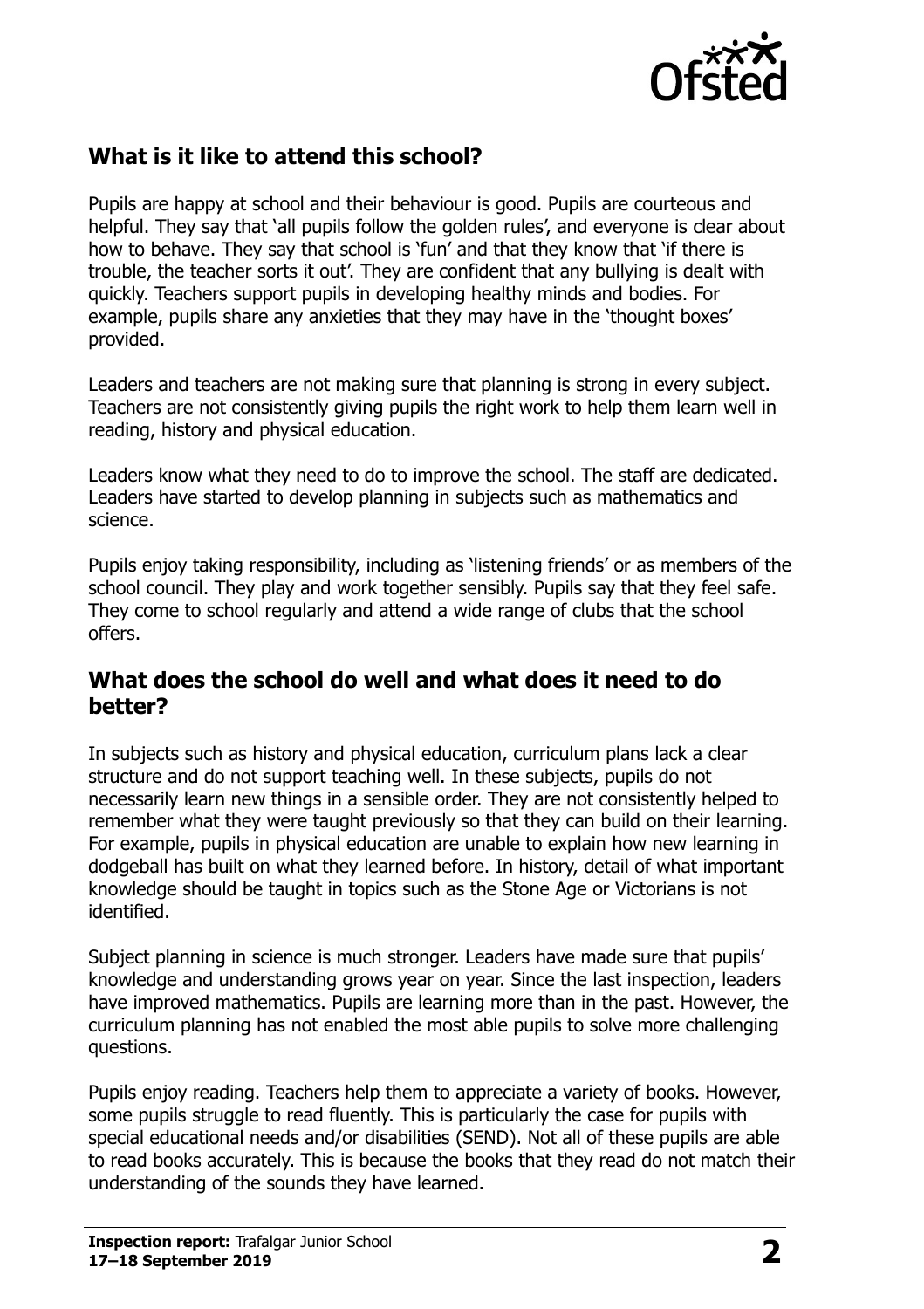

Pupils behave well in class and are keen to learn. They enjoy coming to school and are considerate about the needs of others. Pupils' personal development is supported well. Pupils are taught about other faiths and have good opportunities to visit various places of worship. They experience British culture and its values in activities such as visiting the local council and by supporting others. For example, 'The Green Team' helps with gardening at a local retirement home.

While support for pupils with SEND has improved, some of these pupils do not do as well as they should. This is because subject planning does not consistently take account of these pupils' needs well enough.

Leaders take effective action to reduce the staff's workload. Staff value this. Teachers are positive about the school and feel well supported.

Governors make sure that they carry out their legal responsibilities. Since the previous inspection, they understand what has been successfully improved and what remains to be done. They are aware that more needs to be done so that curriculum plans, in every subject, ensure that pupils learn as well as they should.

The school has strong partnerships with parents and carers, and aims to support families as needed. Parents say that staff are caring and friendly. One parent said, 'I have been really impressed by the whole-hearted dedication of the staff.'

# **Safeguarding**

The arrangements for safeguarding are effective.

Pupils, parents and staff agree that pupils are kept safe. Staff training for safeguarding is up to date. Staff are vigilant and understand their responsibilities. Suitable checks are made on staff before they start working at the school. Pupils who need additional support receive this in a timely way.

Pupils can explain what they need to do to stay safe. For example, they understand how to stay safe when using the computers and know how to respond to accidents and emergencies. Pupils say that they are looked after well and know who to turn to if they have any worries.

# **What does the school need to do to improve?**

# **(Information for the school and appropriate authority)**

- The school does not yet provide a good quality of education. Leaders' success in improving pupils' progression in science has not yet been replicated in other subjects. This is because leaders and teachers are not clear about what should be taught, when and why, particularly in reading, history and physical education. Leaders should ensure that greater thought has been given to the content selection and sequencing of lessons for these areas of the curriculum.
- While leaders have improved provision for pupils with SEND, this is still not strong.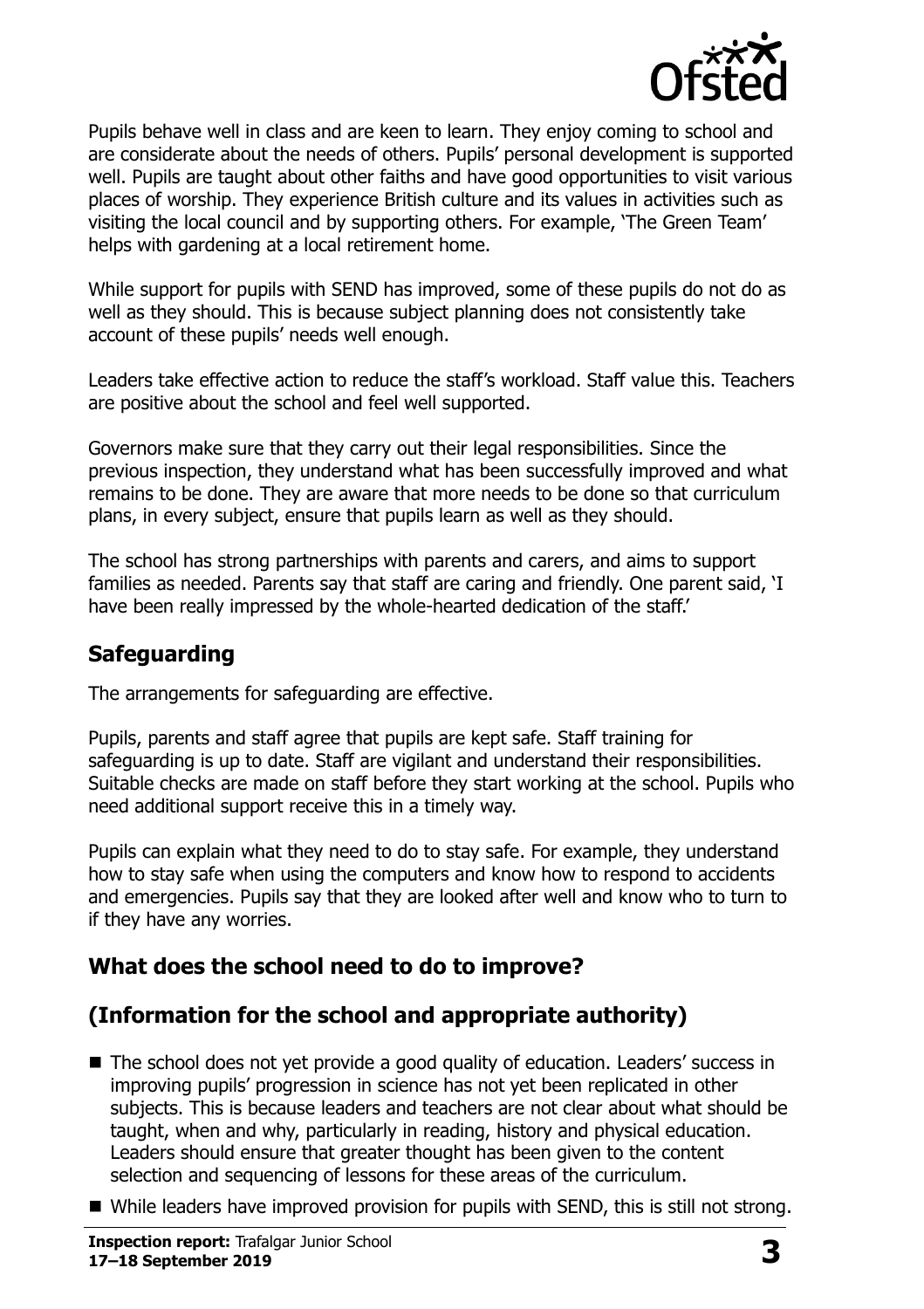

This is because subject plans do not help these pupils connect new knowledge to what they have previously learned. Pupils do not demonstrate that they know more and can do more in some subjects. This is particularly the case in the teaching of early reading.

 $\blacksquare$  Some pupils struggle to read fluently. This is because the reading books are not matched to their phonics knowledge. Leaders should address this by giving these pupils opportunities to read books that align to the letters and sounds that they know.

#### **How can I feed back my views?**

You can use [Ofsted Parent View](http://parentview.ofsted.gov.uk/) to give Ofsted your opinion on your child's school, or to find out what other parents and carers think. We use Ofsted Parent View information when deciding which schools to inspect, when to inspect them and as part of their inspection.

The Department for Education has further quidance on how to complain about a school.

If you're not happy with the inspection or the report, you can [complain to Ofsted.](http://www.gov.uk/complain-ofsted-report)

#### **Further information**

You can search for [published performance information](http://www.compare-school-performance.service.gov.uk/) about the school.

In the report, '[disadvantaged pupils](http://www.gov.uk/guidance/pupil-premium-information-for-schools-and-alternative-provision-settings)' refers to those pupils who attract government pupil premium funding: pupils claiming free school meals at any point in the last six years and pupils in care or who left care through adoption or another formal route.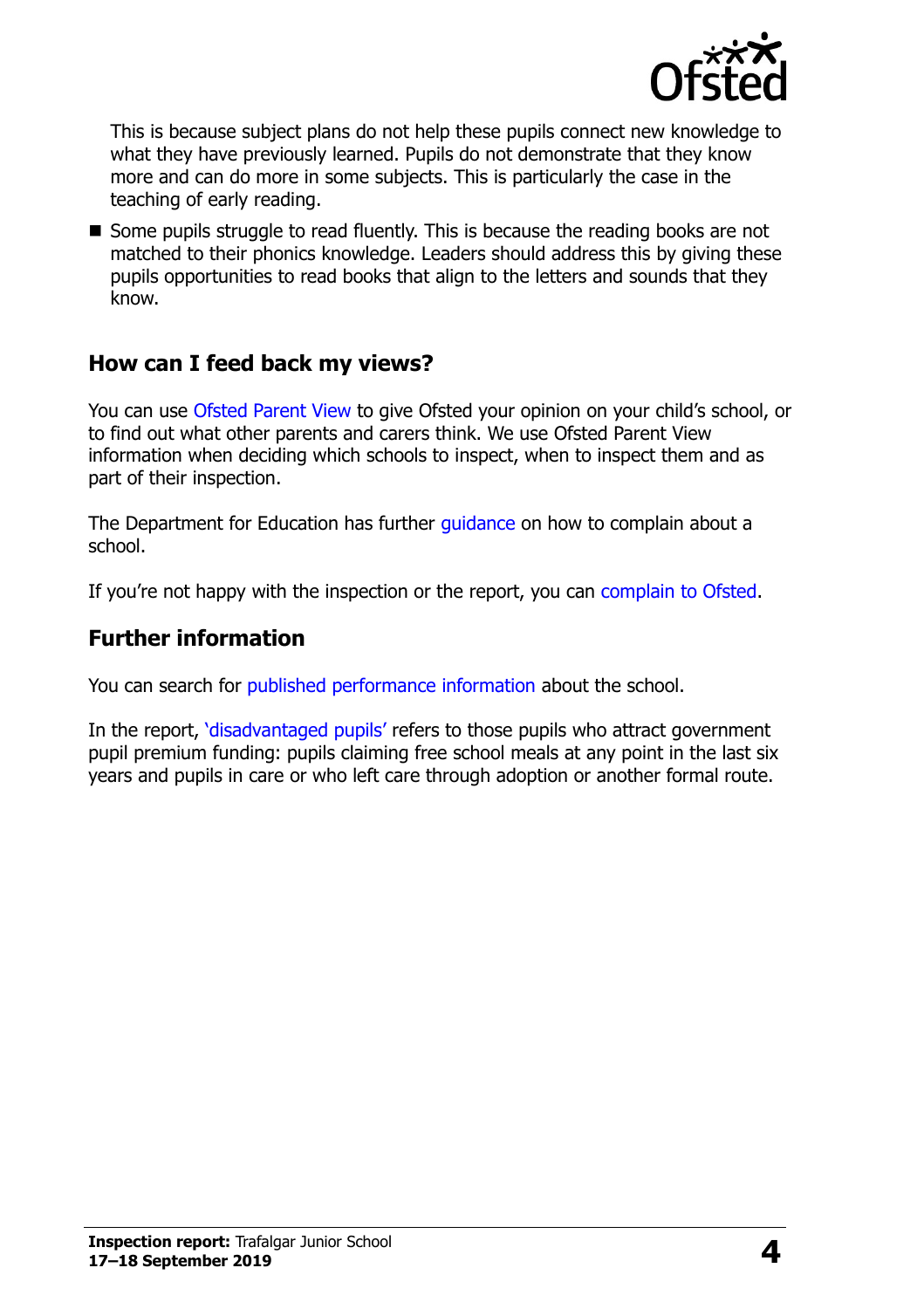

## **School details**

| Unique reference number             | 102900                           |
|-------------------------------------|----------------------------------|
| <b>Local authority</b>              | <b>Richmond Upon Thames</b>      |
| <b>Inspection number</b>            | 10110356                         |
| <b>Type of school</b>               | <b>Junior</b>                    |
| <b>School category</b>              | Community                        |
| Age range of pupils                 | 7 to 11                          |
| <b>Gender of pupils</b>             | Mixed                            |
| Number of pupils on the school roll | 348                              |
| <b>Appropriate authority</b>        | The governing body               |
| <b>Chair of governing body</b>      | Simon Bradley                    |
| <b>Headteacher</b>                  | Lynne Thompson                   |
| Website                             | www.trafalgarjun.richmond.sch.uk |
| Date of previous inspection         | 23-24 May 2017                   |

# **Information about this school**

■ The headteacher and chair of governors were appointed after the previous inspection. The school is in a hard federation with Trafalgar Infant School. New appointments have been made to strengthen staffing and leadership following the previous inspection.

# **Information about this inspection**

We carried out this inspection under section 5 of the Education Act 2005.

- We spoke with the headteacher, deputy headteacher, leader of special educational needs, leaders of the subjects considered, governors and a representative from the local authority.
- We focused deeply on reading, mathematics, history, physical education and computing. When looking at these subjects, we spoke with leaders, teachers and pupils. We visited lessons, looked at planning and at examples of pupils' work. Other subjects were also considered as part of the inspection.
- When looking at safeguarding, we checked the school's documentation, the school website and surveys of the views of pupils, parents and staff. We spoke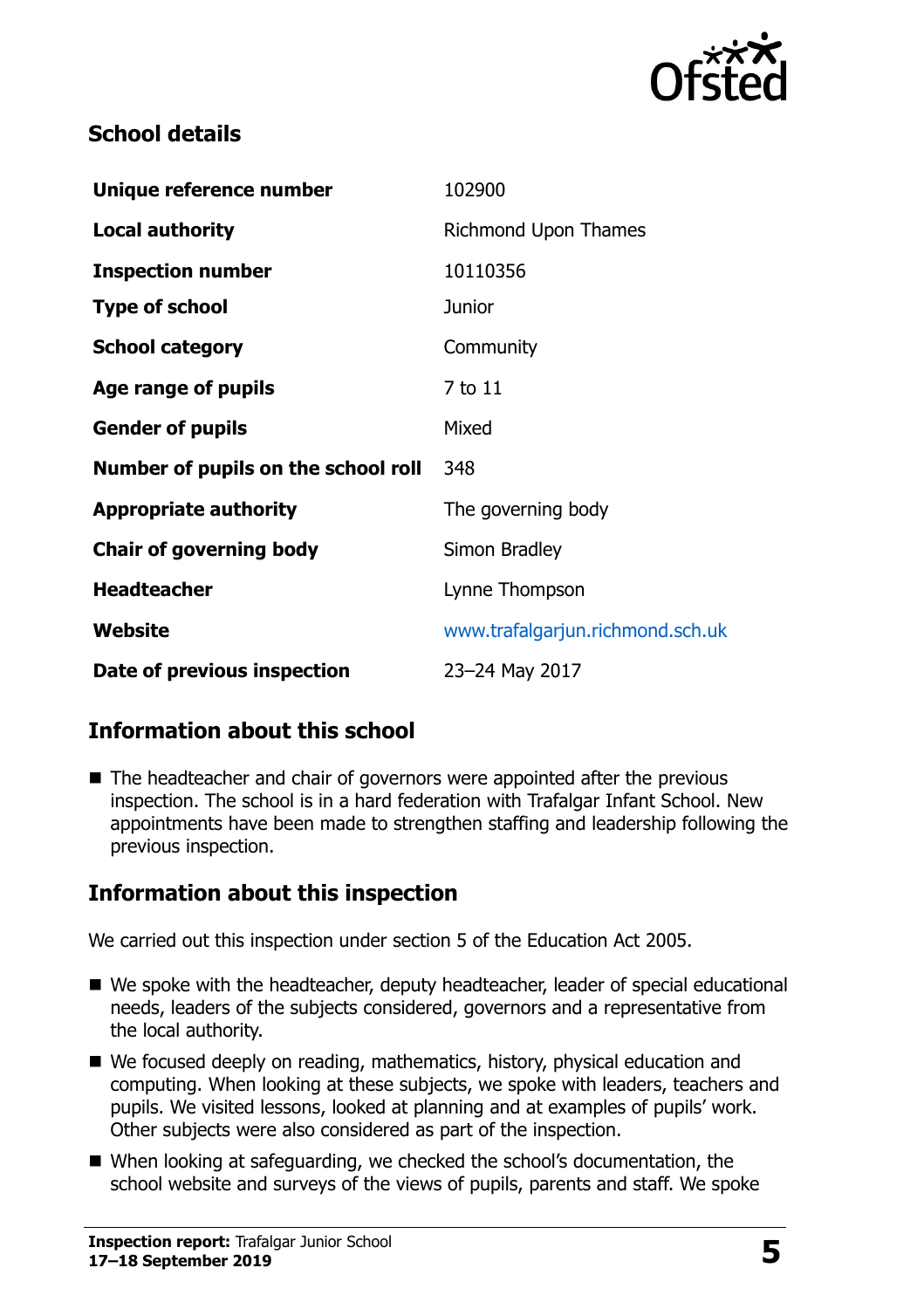

with governors, leaders, pupils, teachers and staff.

#### **Inspection team**

Alison Cartlidge, lead inspector **Ofsted Inspector** David Boyle **David Boyle David Boyle Ofsted Inspector** Pamela Fearnley **District Contact Contact Contact Contact Contact Contact Contact Contact Contact Contact Contact Contact Contact Contact Contact Contact Contact Contact Contact Contact Contact Contact Contact Contact Cont**